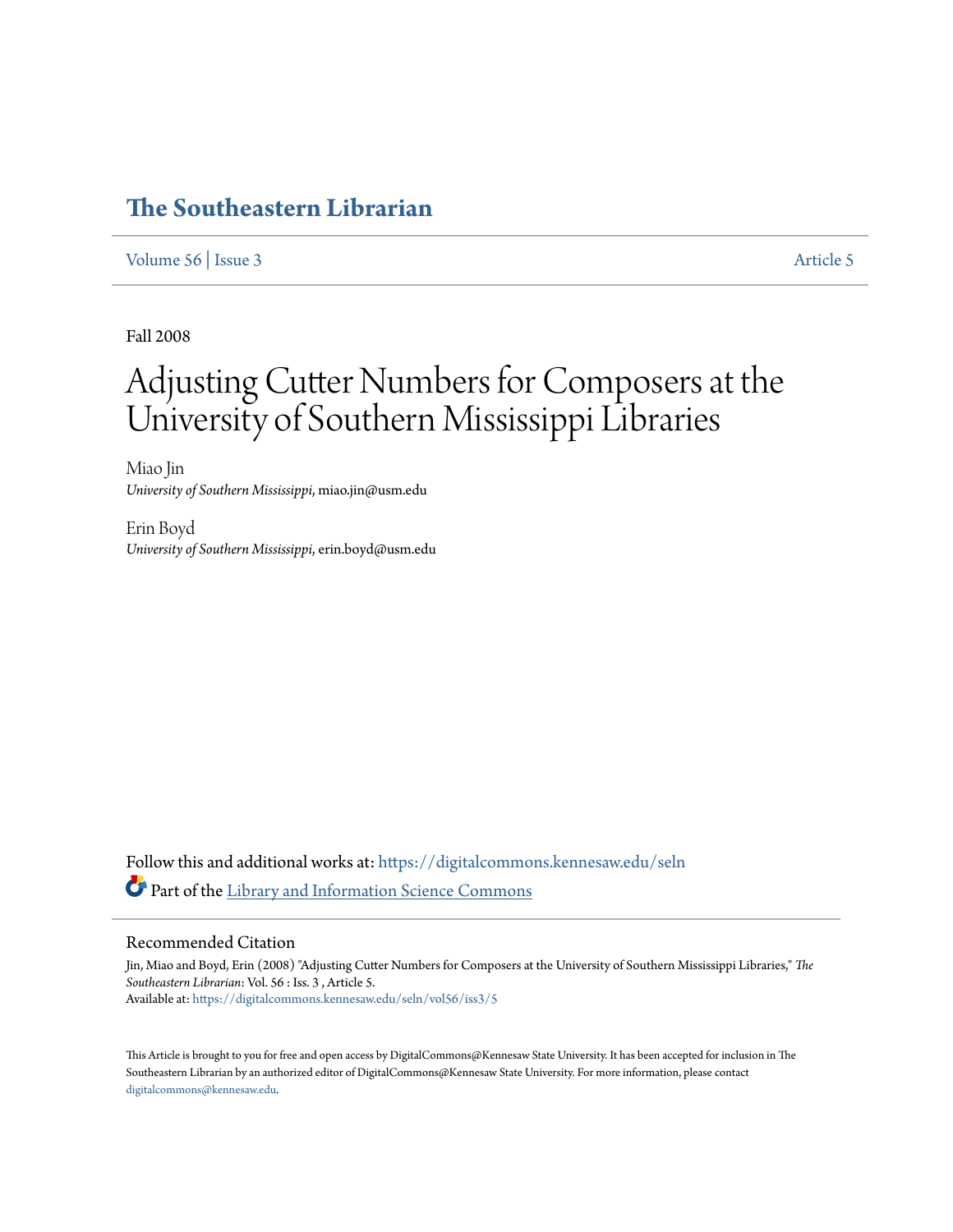# **ADJUSTING CUTTER NUMBERS FOR COMPOSERS AT THE UNIVERSITY OF SOUTHERN MISSISSIPPI LIBRARIES**

#### **Miao Jin and Erin Boyd**

Miao Jin is a Catalog Librarian/Associate Professor at the University of Southern Mississippi Libraries. She can be reached at Miao.Jin@usm.edu. Erin Boyd is a Bibliographic Specialist in Music at the University of Southern Mississippi Libraries. She can be reached at **Erin.Boyd@usm.edu.** 

#### **Introduction**

In music cataloging, two primary methods are used for assigning Cutter numbers for composers. Some libraries maintain a list of composer Cutter numbers and then assign the same number to a composer in all music classes, i.e., Yale University's Composer Cutter List at www.library.yale.edu/cataloging/music/cutter. Other libraries, including the Library of Congress, do not assign fixed Cutter numbers to individual composers, and are only consistent within single music classifications (Smiraglia 2008). There are advantages and disadvantages to the use of fixed Cutter numbers. Catalogers tend to memorize the numbers for major composers. This saves time as catalogers do not have to check the shelflist to find the specific number for a composer within a music class. A disadvantage is that some Cutter numbers would tend to become long (over three digits) due to the need to allow for the possibility of numerous composers with similar names and to keep their Cutters consistent from class number to class number.

At the University of Southern Mississippi (USM) Libraries, a list of composer Cutter numbers was created in the mid-1990s during a music reclassification project. Prior to that, all music materials were arranged by accession numbers. At the time of the project, the music cataloger assigned the same Cutter number to individual composers in all music classes and compiled a list for composers and their Cutter numbers. It was decided that it would be easier to find a Cutter number from this list than having to check the shelflist to find what Cutter number had been used for a composer in a particular class.

Unfortunately, the Cutter number list has not been applied consistently over the past ten years because of human error, lack of maintenance, and changes in personnel. Consequently, the music collection at USM Libraries now faces the following problems:

- In any particular music class, music scores by the same composer are not shelved together. For example, in class M1001 (symphonies), Beethoven's symphonies are located in two different Cutter numbers (B43 and B67), with works by other composers cataloged and located between these numbers. The inconsistency in Cutters might have been caused by exporting catalog records directly from OCLC WorldCat into the local system without editing the call number field.
- Not all Cutter numbers are in alphabetical order. For example, Carl Phillip Emanuel Bach has a Cutter number of B334 while Johann Sebastian Bach has a Cutter number of B324; this would place Johann Sebastian Bach before Carl Phillip Emanuel Bach. Since the purpose of having a composer Cutter number in a call number is to arrange musical works alphabetically by last name, then first name, the above example would be incorrectly classified and shelved.
- Some Cutter numbers are long (over three digits) especially for composers with very common last names. For example, composers with the last name Smith have a five digit Cutter number, which would be unnecessary if their compositions were not in the same music class. But, in order to keep the different composers named Smith and their Cutter numbers in a logical order throughout the collection, a five-digit Cutter number is used.
- The call numbers for music series have not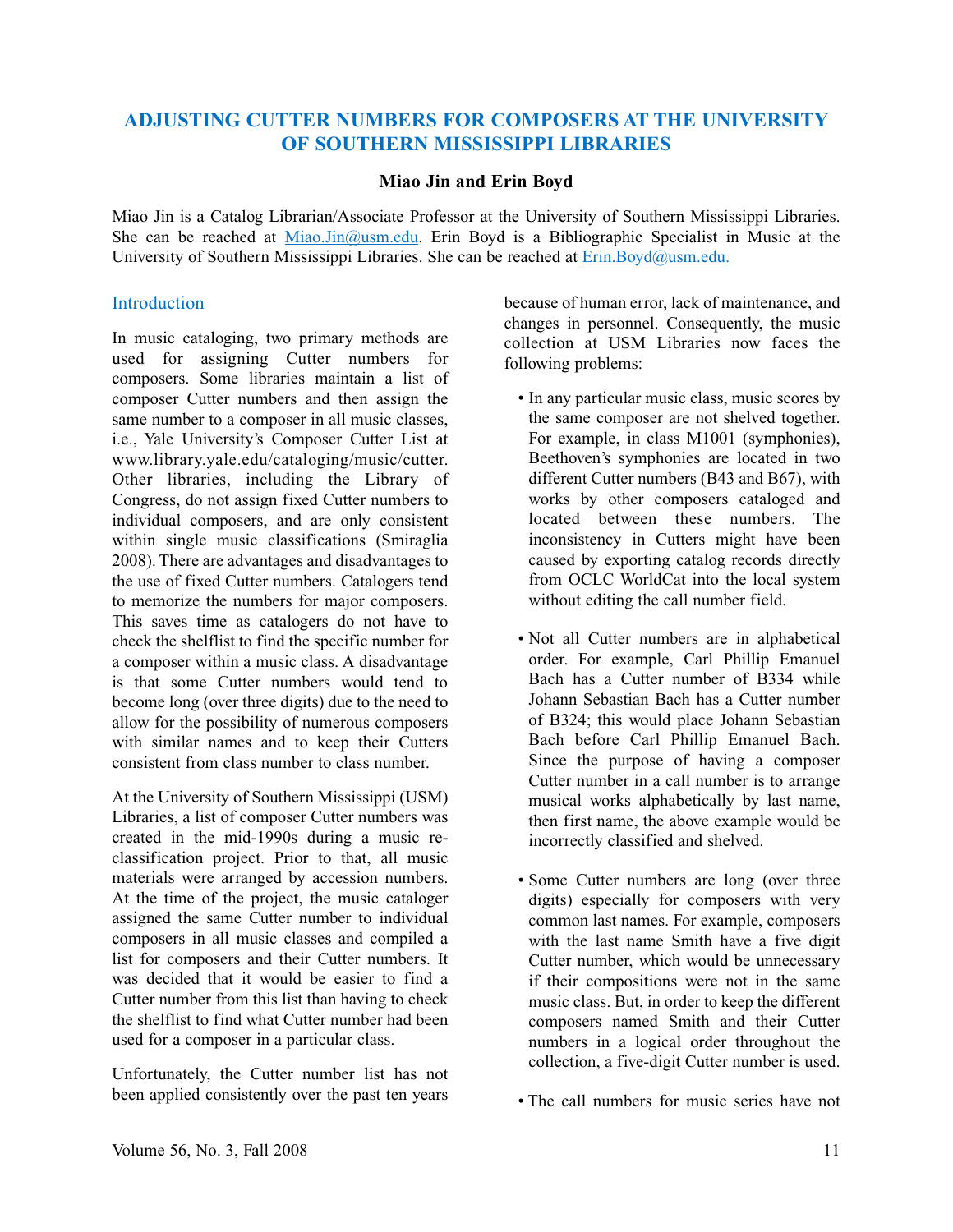been cataloged using the composer Cutter numbers. The records for these series were exported to a local system without editing of the call number field.

# Do We Need to Change the System

In May 2007, the music collection at USM Libraries was moved from closed stacks to open stacks in order to make the collection more accessible to users. Within a short time, there were user complaints that some scores were not shelved in a logical order and that some composers had incorrect call numbers. The music cataloging unit wanted to fix these problems and posted a message to the listserv of the Music Library Association for feedback from other libraries having similar problems.

Responses from the listserv included: 1) no action has been taken since everything can be searched in the online catalog, and call numbers only serve as a location tool, and, 2) it would be nice to have consistent Cutter number at least within the same class.

The cataloging staff at the USM Libraries felt that the ideal way to correct our problems was to pull all the scores off the shelf and reassign call numbers. However, this would be a very time consuming and expensive project. The question remained, does USM Libraries need to re-catalog the music collection or leave it as is like many other libraries have done?

## Literature Review

Little research has been done to investigate whether browsability of a collection will be improved by having logical Cutter numbers across all music classes to justify the efforts and time involved in adjusting Cutter numbers. El-Sherbini and Stalker (1996) studied the nature and extent of Cutter number adjustment at the Ohio State University Libraries. They concluded that adjusting Cutter numbers in classes M, N, and P is worthwhile because in these classes creative works are systematically ordered by Cutter number to achieve effects more complex than mere arrangement by main entry within a specific class. Adjusting Cutter numbers in other classes is not sufficient in justifying the time and

effort required to maintain that practice. Their study did not research on whether they should assign a same Cutter number for a composer across all music classes.

Rodman (2000) conducted another study at the same library to assess the impact on library collection organization if call numbers are not changed to fit into the shelf list sequence. The results indicate that for this library's collection, after three years, only 0.16% of total titles cataloged without call number review may not be easily found in the Online Public Access Catalog (OPAC) and therefore non-review of call numbers in cataloging would seem to be an acceptable decision for cutting costs and increasing productivity. However, the definition of "browsability" is based on readings about user retrieval preferences in the online environment. It may be different when translated to browsing book shelves.

No study addresses whether a consistent Cutter number should be used across all music class. A decision could not be made based on literature review.

#### **Survey**

An online survey instrument comprised of eight questions was developed (see Appendix) to seek library users' input. Survey questions were designed in an attempted to answer the following questions:

- Do library users understand that the Cutter number represents a composer's last name?
- Do library users think it is important to use the same Cutter number for a composer in all music classes?
- Do library users shelf browsing?

Initially the survey was planned to be sent to both music faculty and music graduate students at the University of Southern Mississippi, since they are the heaviest users of the music collection. However, there is no efficient method of distributing this online survey to music graduate students since they do not have a listserv. As a result, music faculty is the only group of users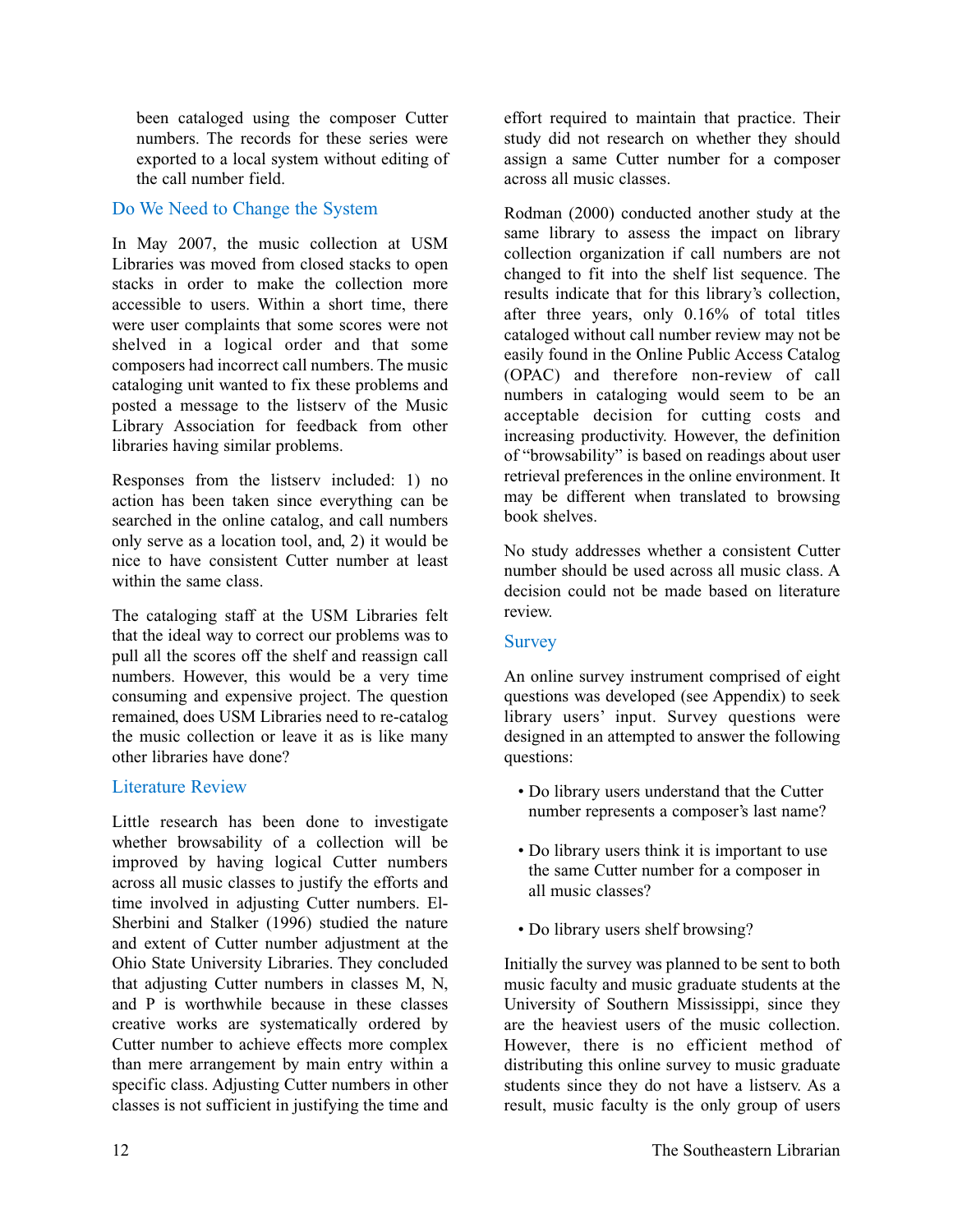who answered the survey questions.

#### Profiles of Respondents

Eleven out of forty faculty members responded to the survey with a response rate of 27.5%. All eleven faculty stated that they use the online catalog. Eight of the eleven (72.7%) stated they also browse the shelves. Ten out of eleven (90.9%) have searched online by author, and seven out of eleven (63.6%) always look at the surrounding scores after they select a score from the shelf.

## Survey Findings

*Do library users understand that the Cutter number represents a composer's last name?*

Six out of eleven faculty members recognized that M69 represents Mozart, and that B335 represents Johann Sebastian Bach. Since Mozart and Bach are famous composers, it can be assumed that this is the reason why their Cutter numbers are recognizable and remembered by these library users.

*Do library users think it is important to keep the same Cutter number for a composer across the music classes?*

Four out of eleven (36.45%) of the faculty members think it is "very important" and the same number think it is "somewhat important" to have consistent Cutter numbering for composers.

#### *Do library users shelf browsing?*

Eight out of eleven (72.8%) of the faculty members browse the shelves as a supplement to finding music materials.

## Decision

The survey results indicate that some music faculty do relate Cutter numbers to musicians and having a consistent Cutter number for a composer across all music classes are important to a certain degree to music faculty. If an online catalog search is the only way for music faculty to locate library materials, it might be viable to leave Cutter numbers as they are, based on Rodman's (2000) study. However, 72.8% of them browse the shelves, therefore having a consistent

Since music faculty do understand the correlation between Cutter numbers and the composers' names, the same Cutter number should be applied to all works of any famous composer when possible.

A decision was made to start the project to correct the call numbers of the music collection.

# The Project

In order to correct all the call numbers, a reliable composer Cutter number list needed to be developed. To ensure that all composers' names were correctly alphabetized and that all Cutter numbers were assigned numerically, a Microsoft Excel spreadsheet was developed from the old Cutter list which has not been updated for a few years. This spreadsheet was also loaded to the department Web site (http://www.lib.usm.edu/techserv/cat/composers. html) so all music cataloging staff would have access to the most current information.

The benefit of using Microsoft Excel is that it has a function that allows the user to sort by composer names or Cutter numbers in alphabetical or numerical order. After the data was entered, the lists were checked for accuracy between the alphabetical order of the composers and the numerical order of the assigned Cutter numbers. If a problem occurred between the composer's name and the Cutter number order, that composer was highlighted in yellow and a new number was assigned. The purpose of highlighting these changes allowed the staff to reevaluate the list and make the proper changes needed to the records in the systems as well as the physical scores for shelving purposes. Musical works with different Cutter numbers than those from the list were pulled off the shelves and a new Cutter number was assigned to them. Several student workers were trained to create new call number labels and process the scores.

To avoid long Cutter numbers, the cataloging staff considered to include only composers who wrote more than 20 works on the list. Composers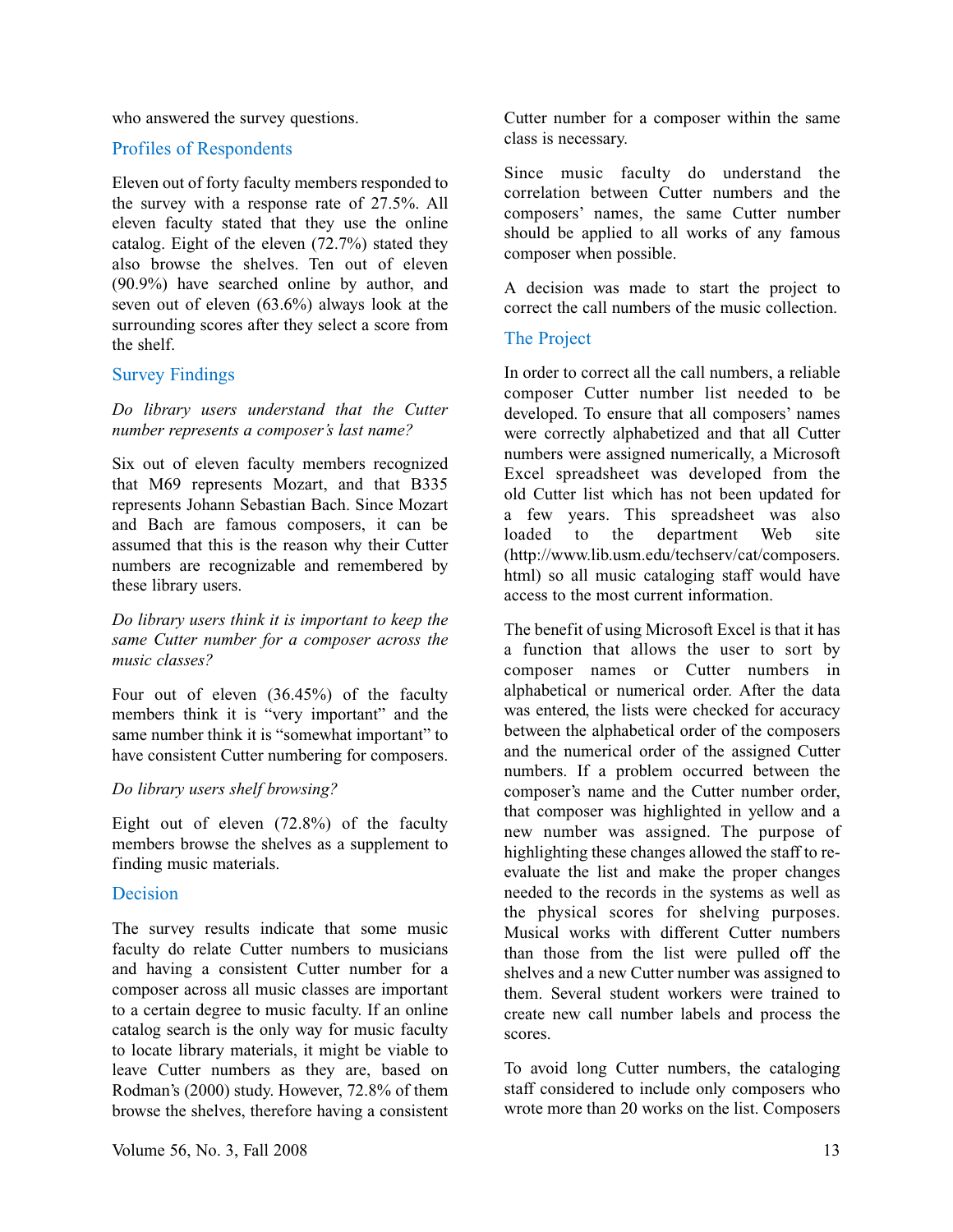who had fewer than 20 works would have flexible Cutter numbers in different music classes to accommodate the arrangement of each class. We had to remove from the list all composers, editors, arrangers, and compilers who have not produced a significant amount of work. Researching and reviewing music history and/or music appreciation literature helped in selecting "major" composers. We also consulted with the music faculty members for their feedback as to which composers are most discussed in music school.

For the music series list, the composer Cutter list was introduced to the serial cataloging staff and they were willing to accommodate the needed changes.

#### Suggestions for Other Libraries

Correcting all the errors in Cutter numbers is a gradual, but achievable process. Having a good Cutter list in place is a top priority. For new items added to the collection, the Cutter number from

the list will be applied when assigning call numbers. For existing scores, time should be set aside to correct at least a few hundred musical works each week. The length of this process depends on the size of the score collection and the amount of staff time that can be devoted to this project. Hiring student workers helps to lower the cost for this project. It is possible that this kind of project may never be done in some libraries which are understaffed.

Another benefit of having the cataloging staff change each of the Cutter numbers is that all the records can be checked and updated to the current AACR2 standards. Adding these steps to the project will extend the amount of time it will take to complete it, but the effort may be worth it as the quality of the bibliographic records will be greatly improved, providing better access to all music library users.

#### **References**

Chan, Lois Mai. 1999. *A Guide to the Library of Congress Classification.* Englewood, Colorado: Libraries Unlimited.

El-Sherbini, Magda and Stalker, John C. 1996. "A Study of Cutter Number Adjustment at the Ohio State University Libraries." *Library Resources and Technical Services, 40,* 319-26.

Rodman, Ruey L. 2000. "Making the Connection between Processing and Access: Do Cataloging Decisions Affect User Access?" *Library Collections, Acquisitions & Technical Services,* 24, 443-458.

Smiraglia, Richard. 2008. *Shelflisting Music: Guidelines for Use with the Library of Congress Classification.* M. Lanham, Maryland: Scarecrow Press Inc.

# **Acknowledgement**

We thank everyone who contributed to the Music Library Association listserv discussion on the topic "composer Cutter list" in October, 2007.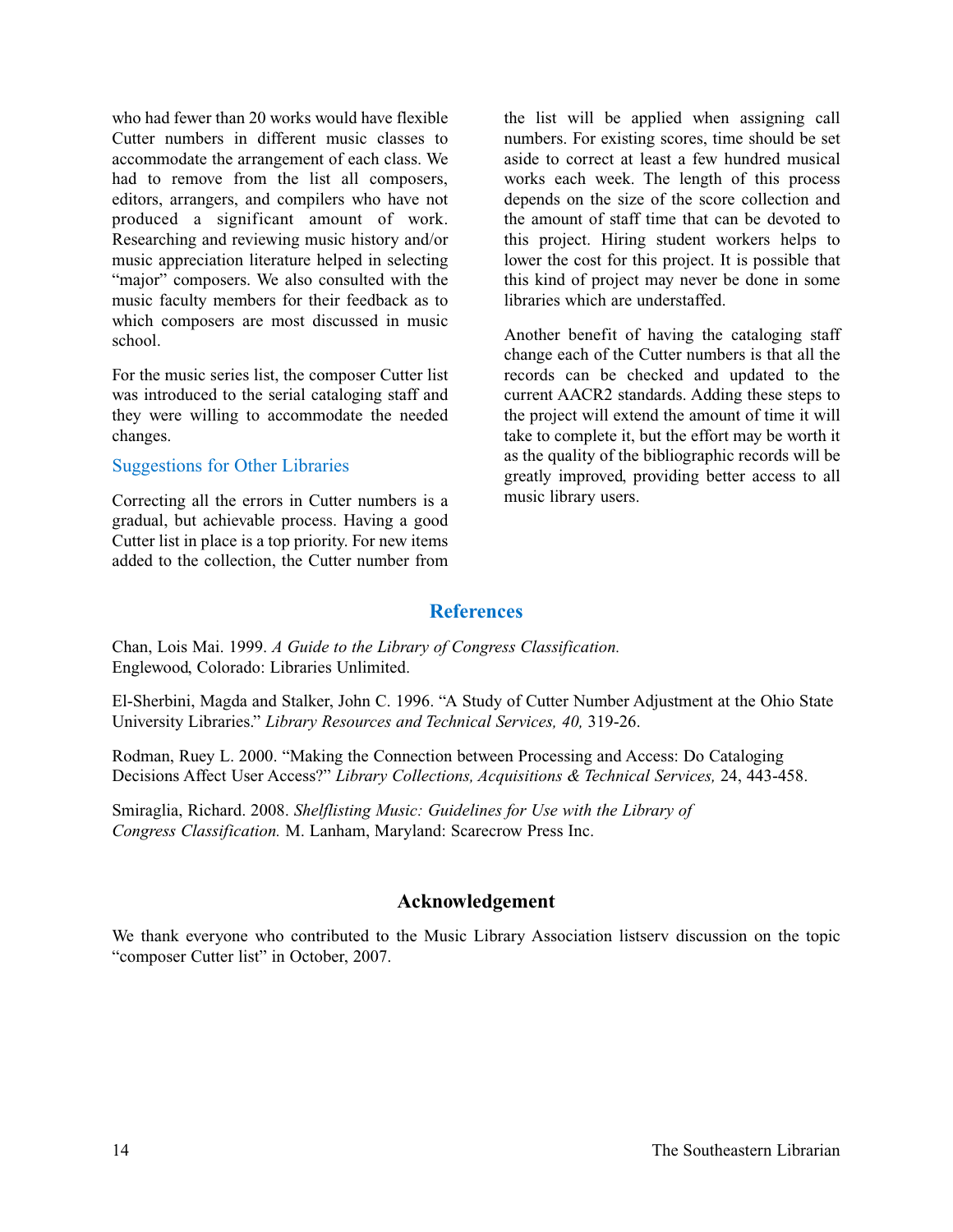# Appendix

#### **Library Survey for Music Faculty**

- 1.How many years have you been at USM?
	- A. Up to 2 years
	- B. Between 2 and 5 years
	- C. More than 5 years
- 2. How do you search for music scores (choose all that apply)?
	- A. Search online catalog, ANNA (anna.lib.usm.edu)
	- B. Browse the shelves
	- C. Ask library staff for suggestions
	- D. Ask colleagues for suggestions
- 3. How many times have you used the library's online catalog, ANNA, to search for scores during the last six months?
	- A. 0
	- B. 1-10
	- C. 11-25
	- D. 26-50
	- E. 51-100
	- F. More than 100
- 4. When you search the online catalog, ANNA, which part(s) of a catalog do you search (choose all that apply)?
	- A. Title
	- B. Author/Composer
	- C. Subject
	- D. Series
	- E. Keyword
- 5. When you select a score from a library shelf, do you look at other scores nearby?
	- A. Always
	- B. Sometimes
	- C. Rarely
	- D. Never